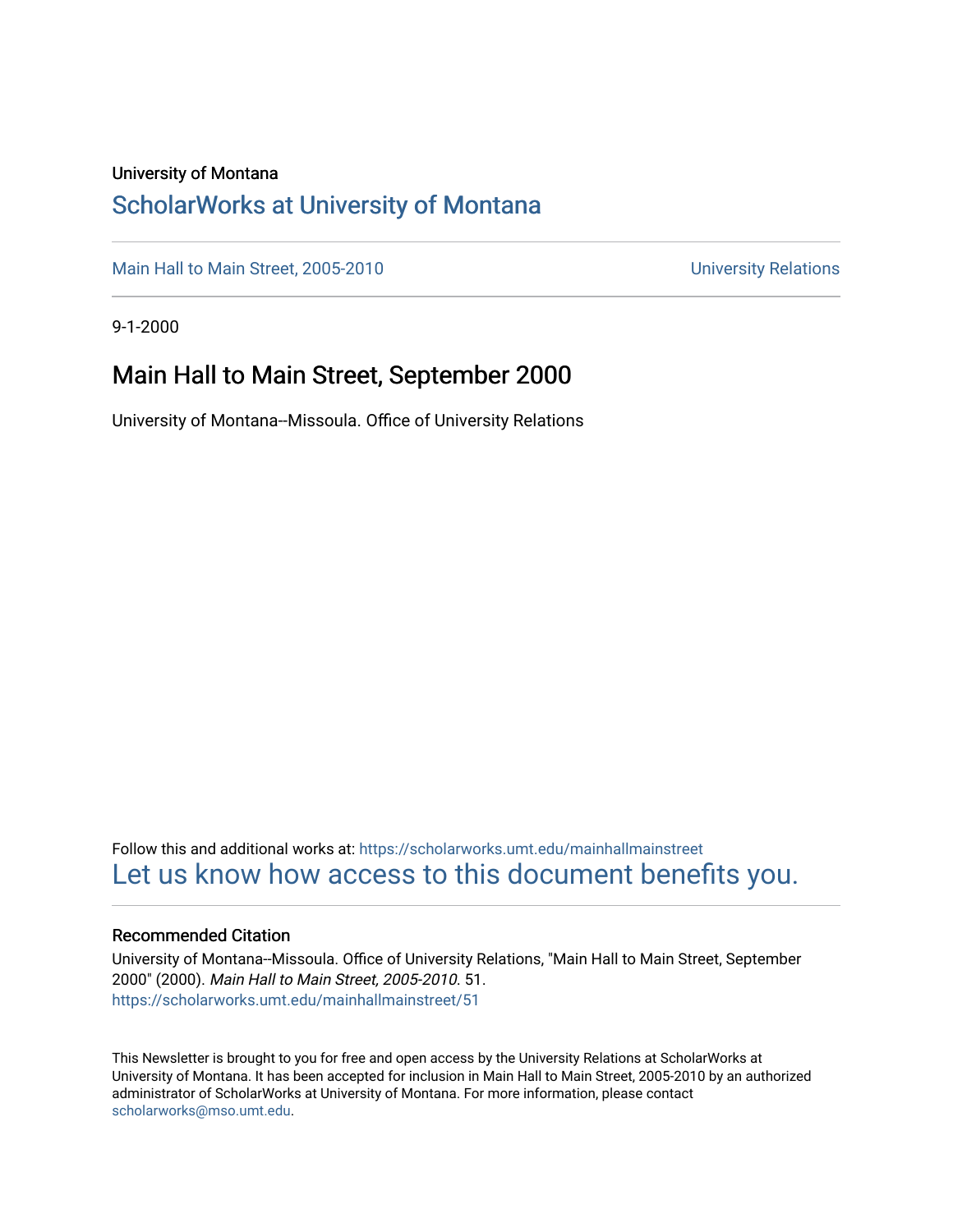



UNIVERSITY OF MONTANA

11 2000

Main Hall<sup>to</sup>Ma rin St.

Vol. 6, No. 7 Connecting Campus and Community September 2000

# Missoula business drive aims at \$345,000 to meet UM needs

Fund's Missoula Business Drive have<br>Lest their sights on raising \$345,000<br>for academic programs at The University<br>of Montana through the annual poor to eaders of this year's Excellence Fund's Missoula Business Drive have set their sights on raising \$345,000 of Montana through the annual peer-topeersolicitation of the city's business and professional community.

The drive officially began with a kickoff celebration before the Sept. 16 football game between the Montana Grizzlies and Cal Poly San Luis Obispo. More than 100 community volunteers will contact colleagues asking for their support over the next six weeks.

"For the. past 22 years, the Missoula community has been generous to the University arid always said 'Count Me In' when asked for an Excellence Fund gift," said Phil Barney, chair of this year's drive.

To reach the goal, Excellence Fund volunteers and UM Foundation staffidentified the community's growth industries to expand the list of prospective donors.

'The economy in Missoula is strong thanks in part to the University's \$211 million annual spending in local businesses - and there are some industries where there has been substantial growth,' said Kathy Schaub, director of annual giving at the UM Foundation.

Schaub and associates studied business lists and have added almost 150 prospects that will be visited by volunteers.

She noted that while the local community has provided \$3.5 million since the business drive started in 1978, there are many businessesthat benefit directly from University student and employee purchases that haven't been asked to support the fund-raiser in the past. That's something that drive volunteers intend to change, Schaub said:

The Excellence Fund's Missoula Business Drive is a major source of undesignated gifts for UM programs. With the money provided annually, President George Dennison has allocated funding for scholarships, including one specifically restricted to a graduate of each Missoula high school, outreach efforts such as public lectures, concerts and exhibitions, faculty, staff and student travel to professional conferences; extended library and computer lab hours, and on-campus events such as the National Conference on Undergraduate Research, which drew 1,500 students from 200 U.S. colleges and universities to the UM campus in April.

The Missoula Business Drive was founded by five local businessmen in 1978 to provide private funding for unanticipated academic opportunities and to cement the relationship between the University and its hometown.

# Firefighters offered deadline extension

FUM is saving them some seats and<br>some money.<br>To show its appreciation and support irefighters saved the day, and now UM is saving them some seats and some money.

of students fighting fires during the worst season in 90 years, UM offered to save classroom seats and waive late fees.

More than 150 student firefighters took advantage of the offer that kept them on the fire lines well after the Sept. 5 start of classes. Firefighters have until Sept. 25 to show up for classes. Faculty members are holding seats for them, and the administration is waiving late enrollment fees.

Meanwhile, the School of Forestry will offera six-week special topics course on fire management beginning in early October. The class will include a lineup of guest speakers that should be interesting to students, as well as the Missoula community.

# Homecoming **Highlights**

**Thursday, Oct. 5 Art Fair—**10 a.m.-6 p.m. through Saturday, University Center atrium.

**Friday, Oct. 6**

**Book sale—**10 a.m.-3 p.m., Mansfield Library Mall.

**Journalism school reunion open house—**2 p.m.,A.B. GuthrieMemorial Reading Room (old J-School Library).

**Class of 1960 reception—**nohost bar and hosted hors d'oeuvres, 5 p.m, Davidson Honors College.

**Carillon Concert—**by UM carillonneur Nancy Cooper, 6:30 p.m., outside of Main Hall.

**Singing on the Steps—**7 p.m., Main Hall. Presentation of the Distinguished Alumni Awards, crowning of homecoming royalty.

**Post-SOS—**UM'sBig Sky Winds and Alumni Band play, 8:15 p.m., Holiday Inn Parkside. Everyone welcome.

**All-alumni social and dance—**9 p.m., Holiday Inn Parkside. Music by the Alumni Band. Everyone welcome. Free.

### **Saturday, Oct. 7**

**Homecoming Parade—**10 a.m., 'The Discovery Continues" Lewis and Clark theme, travels from downtown south on Higgins to University Avenue, then east to Helen. Entry deadline is Sept. 29.

**Tailgate parties—**<sup>11</sup> a.m., north side ofWashington-GrizzlyStadium.

**Football—**Grizzlies vs. Cal State Sacramento Hornets, 1:05 p.m. Washington-Grizzly Stadium.

**Homecoming dance—**8 p.m.- <sup>1</sup> a.m., University Center Commons. \$5.

**Fireworks display—**9:15 p.m., Southgate Mall.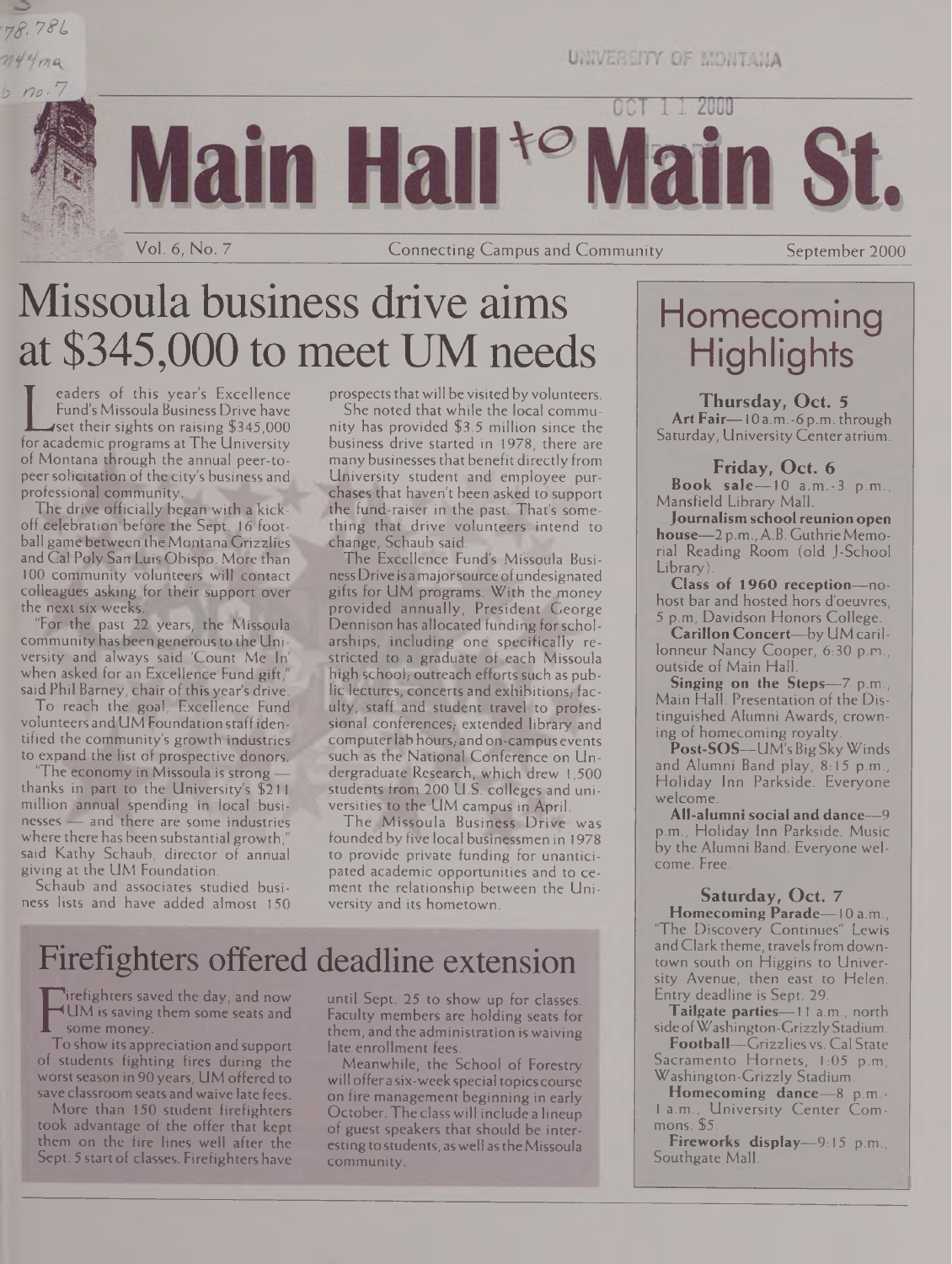# Guest Editorial

*by George M. Dennison, University ofMontana President*

# President proposes a sales tax that's not a plain, old sales tax

I poses a sales tax in Montana, for whatever worthy purpose.<br>The editorial focused specifically upon a suggestion I made in n a recent editorial (Sept. 6, 2000), the Missoulian questioned the wisdom, even the sanity, of anyone who proposes a sales tax in Montana, for whatever worthy purpose. the annual "State of the University" address. <sup>I</sup> outlined some goals forthe next five years and stated our need for additional funds in order to achieve those goals. The editorial accepted the goals as worthwhile and "doable" and also noted that support for education at all levels has eroded in Montana

during recent years but rejected my suggestion about the means to reverse the damage. The summary of the editorial put the criticism as follows: "Sales-tax talk could overshadow worthy goals at UM.

<sup>I</sup> write specifically to correct a misimpression conveyedby the editorial. In my comments, <sup>I</sup> did suggest "a well-crafted sales tax" as a possible solution to the challenge before usin Montana. Many people, not just those in higher education, believe that the state cannot change its intolerable position as third from last in a listing of states ranked by



**Dennison**

average annual per capita income unless it invests in human resources and economic development. The states that have invested in their higher education systems 'and held them accountable have prospered. North Carolina and Georgia provide examples of the value and benefit of such a strategy. My suggested means of securing the funds for investment grew out of recognition that the state must find a way to respond to the challenge that has plagued us for a decade.

State support for higher education in Montana ranks nationally at a comparable level with the average annual per capita income: dead last. Montana provides the lowest support per student in higher education of any system in the country, and dedicates the lowest portion of every thousand dollars of that low average annual per capita income to higher education of all the states, roughly \$7.50. These rankings make the issue very clear. Not only does the state invest much less than other states, including those in the region, it also dedicates a much smaller portion of every thousand dollars of average income. <sup>I</sup> submit that we should not be surprised when we find that the average annual per capita income matches the investment level.

**How can we respond to this challenge?** Policy makers have only two ways of finding funds to invest in higher education.They can eitherreallocate the existingpool, thereby diverting funds from their current uses and depriving other critical programs of needed support, or they can identify new sources of revenue, which typically means adopt new taxes or increase existing ones. In my view, the pool of available funds will not stretch far enough to support current service levels in critical programsin the state. Thus, reallocation will notsolve the problem and ifimplementedwill exacerbate it. Thatleaves the second alternative, and everyone knows that most people demand tax relief, not more taxes. So how can we solve the problem?

<sup>1</sup> suggested a sales tax that includes a rebate to Montana residents in their property and income tax bills for the sales tax they pay, thus holding them harmless, with actual refunds to those residents who pay no income or property taxes. As another alternative, residents simply will not pay the tax, But, since as usual the devil is in the details, many people will want

to know how such a tax works. Several approaches come to mind. As one approach, the state can assist stores and businesses to implement the sales tax by charging it only to non-residents. The cost of the technology for the seller to check the residency of the purchaser is minimal and can come from the proceeds of the tax. As an alternative, residents can take a percentage of their income and claim it when they file their tax returns, or if they pay no tax, can claim a refund. Certainlyother possibilities exist to reach the desired objective. Most important, <sup>I</sup> believe Montana residents will need to know the procedures to hold them harmless before any such tax is implemented.

Some also have inquired about the amount of revenue potentially available. As many people know, the voters approved a constitutional amendment that limits a sales tax to 4 percent. The estimates <sup>1</sup> have seen of currently untaxed non-resident expenditures in the state  $-$  i.e., excluding gasoline sales and the cost of hotel and motel rooms - produces an estimated revenue stream of at least \$40 million. When the number of visitors to the state grows, as it clearly will in response to the Lewis and Clark Bicentennial, so will the revenue. Why not claim a portion of it for investment in the state's future?

**Thus, while I suggested a sales tax,** the kind of tax <sup>I</sup> have in mind will not impact Montana residents. Several other states have used a similar approach, in each case because'of the relatively large number of visitors to those states and the sense that the visitors should have the opportunity to help support the critical infrastructure of the states. In that regard, we need to remember that non-residents who attend public colleges and universities in Montana pay the full cost of instruction, they receive no state support. It seems only fair to allow other nonresident visitors to pay their way as well. As you can see, <sup>I</sup> have not advocated a traditional sales tax, but a variation on one that has some potential to assist us in responding to the challenge.

Let me add that the challenge we face in Montana differs only in magnitude, not in kind, from that all states must confront. In fact, national figures reveal that state and student-family contributions to support higher education have fallen in recent years, while the level of federal support essentially through student financial aid — has remained stable. From about 1950 to 1980, state support rose from 35 to 55 percent of the total, while student-family contributions declined from about 50 to 35 percent. From 1980 to 1999 the reverse occurred: The state contribution fell from 55 to 43 percent, while the student-family contribution rose from 35 to 48 percent. Most recently, between 1993 and 1998, higher education's share of the national GDP (Gross Domestic Product) fell from 1.83 to 1.71 percent, a loss of \$10.2 billion, because of a reduction in the state and student-family contributions. Failure to redress that trend will inevitably result in a decline in the competitive position of the United States.

The same page that featured the editorial <sup>I</sup> mentionedalso had a piece by Robert E. Hall of the Hoover Institution titled "The remarkable prosperity of college graduates." Hall noted that college graduates "have really cleaned up" in income growth during the last ten years. Why? "The industries that hire large numbers of college graduates are technology users." Even though he anticipates that the economy will cool in the months ahead, Hall concluded: "But the message is durable that college matters. College graduates are the architects of the new economy, and they have been amply rewarded for that role." Unfortunately, Montana has not realized that benefit and will not unless and until it makes new investments in its higher education system. Those who dislike my suggested means of making those investments have the responsibility to propose alternatives.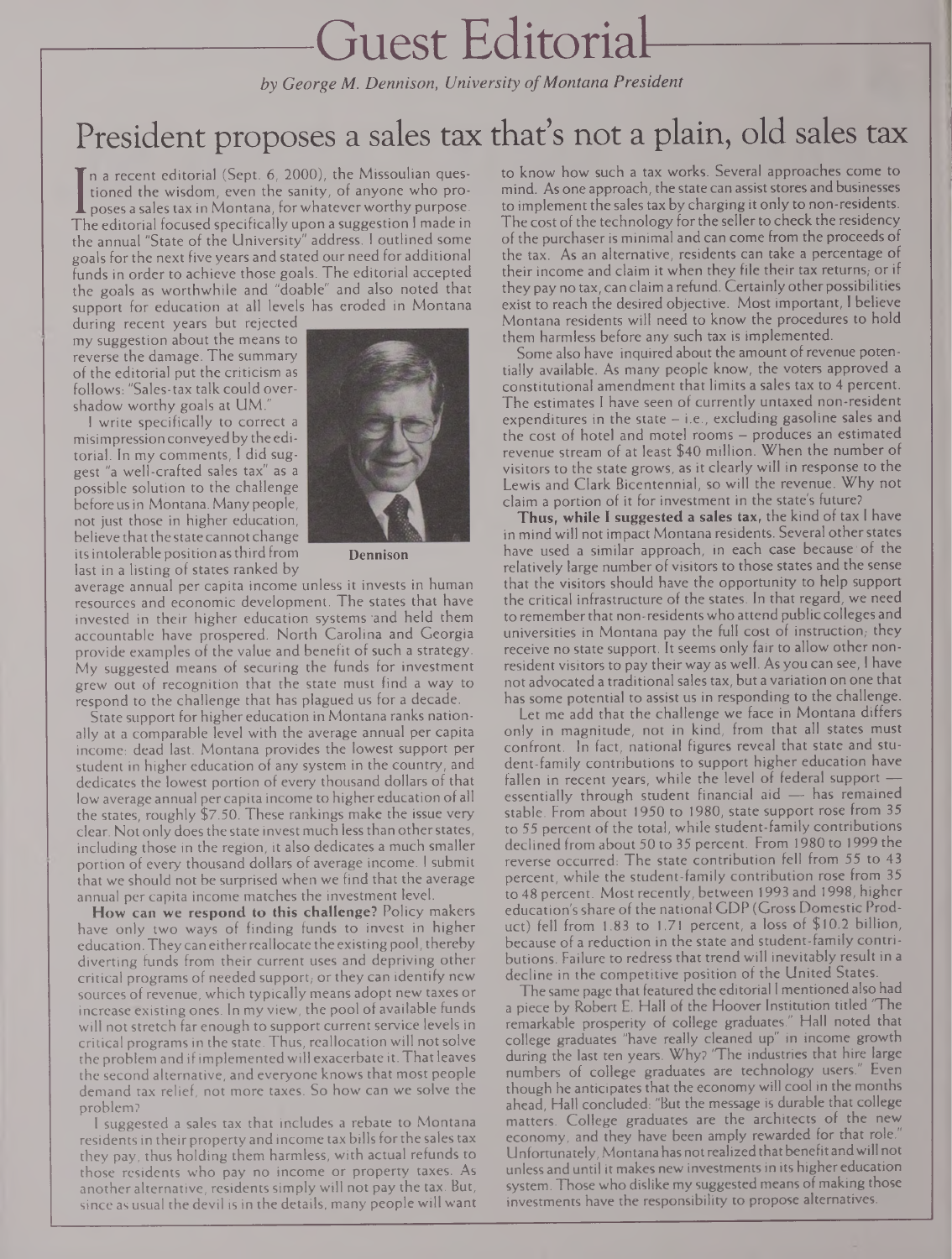

**Book Hooks—**In an effort to encourage lifelong reading habits, UM has teamed up with Missoula news organizations and local bookstores for the second annual book drive for area schoolchildren. The goal is to collect books for the hundreds of children who have access to books only at school. Suitable new or used children's books may be dropped off at participating bookstores: The Book Exchange, Bird's Nest Books, Hastings, Sidneys Used Book, Fact and Fiction, Garth's Book Shop and the Bookstore at UM. Students being tutored through UM's Montana Reads volunteer program will benefit from the book drive.

**Smoke Clearing—**Continuing Education recently received a \$600,000 contract from the state Department of Public Health and Human Services to establish a center for the Montana Tobacco-Use Prevention Program. Using money from the state's tobacco settlement, the Resource Training and Technical Assistance Center will develop and facilitate workshops and focus groups and coordinate community outreach efforts throughout the state and on Indian reservations. The contract has the potential for annual renewal until 2007 for a total of \$3 million to \$4 million.

**New Web—**Although still at the old address, [www.umt.edu](http://www.umt.edu), the University's Web site has a new look. Gordy Pace, manager of the facelift project, said the goal was to make the site more userfriendly and attractive. Planning and design took nine months and the hard efforts of many people across the campus, but credit for the home page goes to students Wendy Foltz and Gwen Landquist, employees of Spectral Fusion at UM's College of Arts and Sciences. For daily updates on UM news and events, click on "News at UM.

**Gotta Dance—**Mo-Trans, UM's resident dance group, will perform 7:30 p.m. concerts nightly Oct. 18-21 in the Montana Theatre of the Performing Arts and Radio/Teievision Center. New York and San Francisco choreographers are being brought in to set pieces, while works created by Mo-Trans artistic director Amy Ragsdale also will be performed. Tickets are \$12/general, \$10/students and senior citizens, and \$5/required attendance for fine arts students. Call the fine arts box office at (406) 243-4581.

**UM On Parade—**Get ready Missoula — the city's biggest parade of the year is just around the corner. UM is seeking entries for this year's Homecoming Parade, scheduled for 10 a.m. Saturday, Oct. 7. UM's new institutional slogan, "The Discovery Continues," is the theme for Homecoming 2000 activities. Parade organizer Sharon Palmer asks that all entries be related to the theme, which could range from the bicentennial of Lewis and Clark's Corps of Discovery to future discoveries. Applications are available at the UM Alumni Association office on Brantly Hall's main floor or from the Chamber of Commerce, 825 E. Front St. The entry fee is \$10, and applications must be returned to the Alumni Association by Friday, Sept. 29. For more information, call the alumni office at (406) 243-5211.



**TheAlumniBandisafavoriteHomecoming Parade tradition each year.**

**Funding Boost—**UM's Flathead Lake Biological Station can establish an endowed professorship in limnology research thanks to a \$1.5 million commitment from the McKnight Foundation of Minneapolis. Because the grant must be matched by \$1 million from other private sources, it provides a strong incentive for the station's fund-raising efforts. The limnology professorship will be the second endowed position at the station, after the Bierman Professorship in Ecology held by director Jack Stanford

**Habit Kicking—**UM's School of Pharmacy has signed a \$36,395 contract with the Montana Department of Public Health and Human Services to oversee an effort by selected Montana pharmacies to help people who want to kick the tobacco habit. Twenty pharmacies will be recruited to enroll at least five Medicaid patients each in a 12-week

tobacco-cessation behavior modification program. Pharmacists will meet with the patients weekly in half-hour sessions for six weeks. Patients also will use Zyban or the nicotine patch. For another six weeks the pharmacists will monitor the patients by telephone and then will do follow-ups after six, nine and 12 months.

**On Display—**The work of <sup>14</sup> artists from the Northern Rocky Mountain West can be seen in UM's Henry Meloy and Paxson Galleries. "Forty Freedoms" — featuring drawings, paintings, photographs, sculpture and more — is a mix of art selected to represent insights into the remarkable changes that challenge the ecological and cultural diversity of the Northern Rockies region. The artists represented are Theodore Waddell, Christopher Warner, Clarice Dreyer, George Gogas, Richard Buswell, Nina Alexander, Suzanne Truman, Sandra Nykerk, Walter Hook, Elmer Sprunger, Mark Wilson, Steve Kelly, Ralph Wiegmann and Henry Meloy. The galleries are located off the lobby of the Performing Arts and Radio/ Television Center. Hours are noon to 5 p.m. weekdays. For more information, call (406) 243-2019 or 243-4970.

**Families Welcome—**UM's annual Family Weekend is scheduled for Friday through Sunday, Oct. 20-22. Families and friends of UM students are invited to campus to visit and partake in the many activities offered over the weekend, including a Big Sky Conference football contest between the Montana Grizzlies and their rivals the Northern Arizona Lumberjacks. For more information about weekend events, call Bridgit Sommer, community relations and outreach coordinator, at (406) 243-2488 or e-mail [bsommer@selway.umt.edu](mailto:bsommer@selway.umt.edu).

#### **Homecoming Shopping—**

Besides a parade, football game and fireworks, Homecoming 2000 presents some unique shopping opportunities. The Friends of the Mansfield Library will hold its annual book sale from 10 a.m. to 3 p.m. Friday. The Homecoming arts and crafts fair will run from 10 a.m. to 6 p.m.Thursday through Saturday at the University Center. And dues-paying members of the UM Alumni Association will get 25 percent off almost everything at The Bookstore at UM Friday and Saturday.